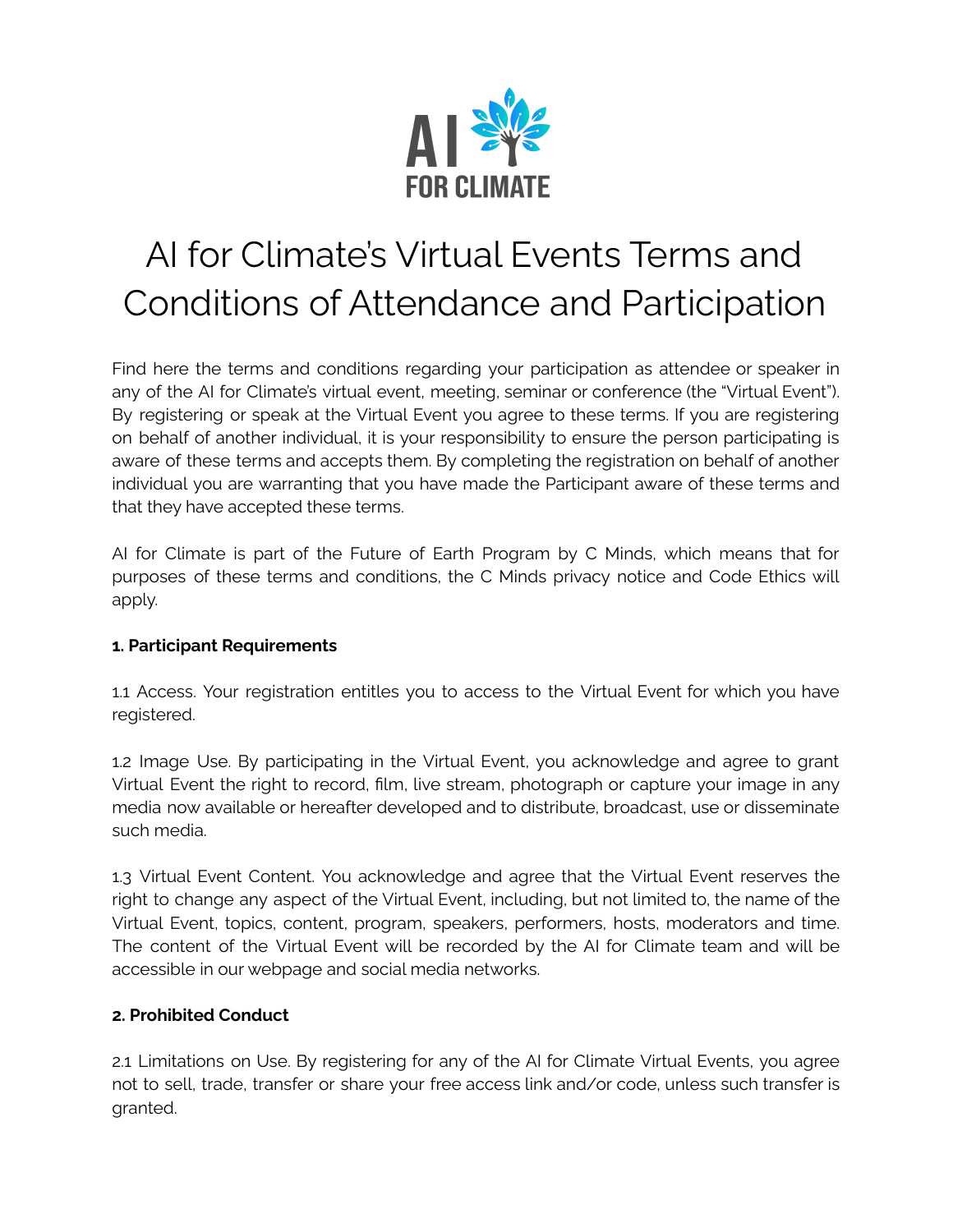

2.2 Disruptive Conduct. You acknowledge and agree that Virtual Event reserves the right to remove you from the Virtual Event if the AI for Climate team, in its sole discretion, determines that your participation or behavior creates a disruption or disrespects, in any form, the participants and the speakers.

2.3 Recording, Live Streaming, and Videotaping. Participants may not record or broadcast audio or video of sessions at AI for Climate's Virtual Events.

2.4 AI for Climate is an initiative implemented by C Minds and therefore follows the C Minds Code of Ethics.

At C Minds, we maintain a professional, respectful, and considerate attitude and strive to advance the economic and social development of Mexico and surrounding regions through ethical, innovative practices and responsible knowledge management. This document outlines the values, responsibilities, and expectations of C Minds employees, collaborators, partners, as well as Board of Directors and Advisors. Any breach of the following standards will result in termination or dismissal from involvement with C Minds. You can review it [here.](https://7da2ca8d-b80d-4593-a0ab-5272e2b9c6c5.filesusr.com/ugd/7be025_83b184bfb546461588d8471dc1553067.pdf)

# **3. Fees and Registration**

3.1 Payment. The payment of the applicable fee for the Virtual Event is due upon registration. If such payment is insufficient or declined for any reason, AI for Climate may refuse to allow you to access the Virtual Event and shall have no liability in that regard.

3.2 Taxes. The fees may be subject to sales tax, value added tax, or other taxes and duties which, if applicable, will be charged to you in addition to the fees.

### **4. Cancellation and Quality Assurance**

4.1 Cancellations are subject to the entire Virtual Event registration fee. All sales are final. No payments will be refunded or refundable. Please note that if you do not cancel and do not access the Virtual Event, you are still responsible for payment. In no event shall AI for Climate be obligated to refund all or a portion of the registration fee.

4.3 If AI for Climate is prevented from carrying out its obligations as it pertains to the Virtual Event you registered for as a result of any cause beyond its control, or such Virtual Event cannot be Virtually conducted because of a *force majeure* cause, AI for Climate shall have